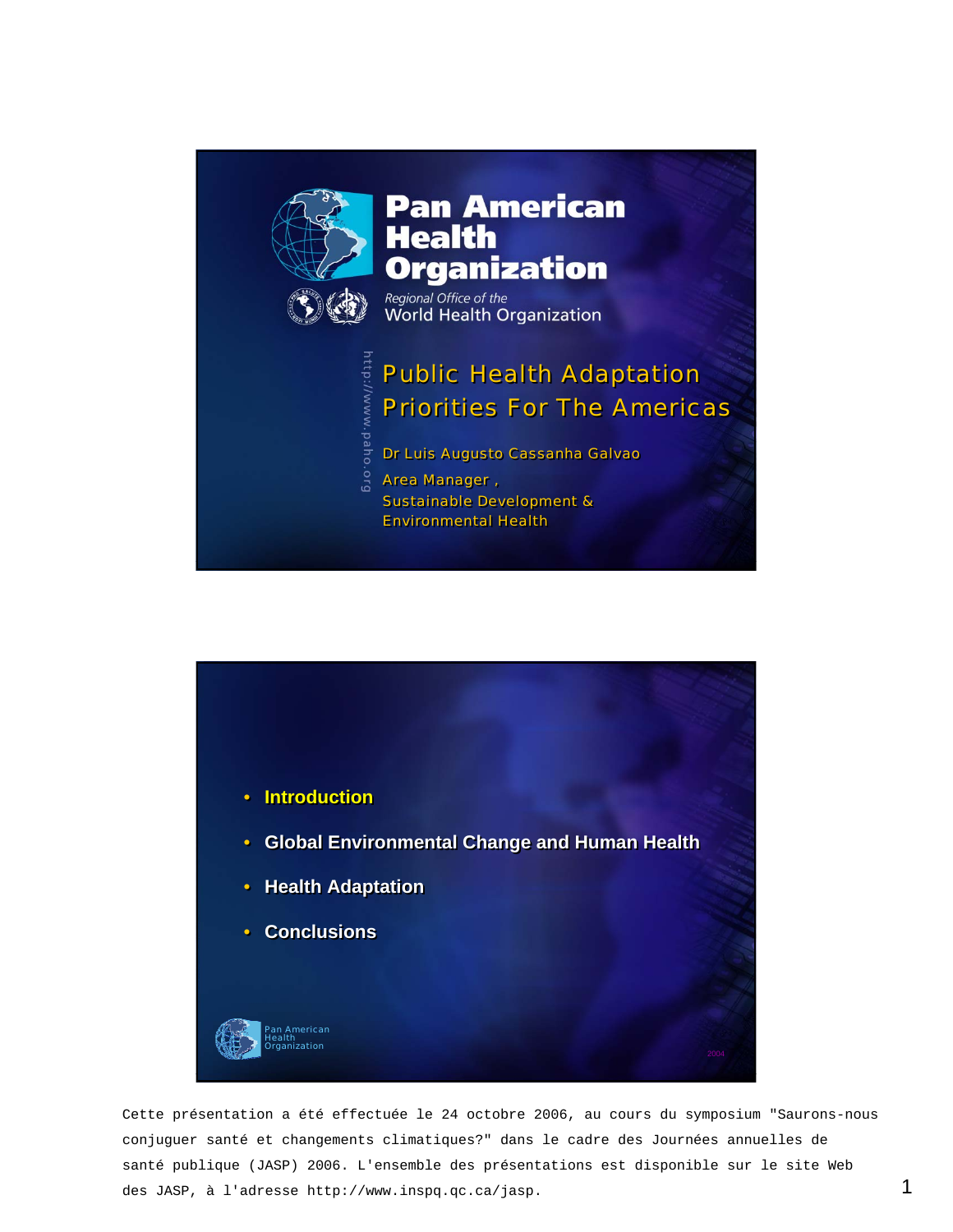# **Weather, An Ancient Human Health Exposure**

"Whoever wishes to investigate medicine properly, should proceed thus: in the first place to consider the seasons of the year, and what effects each of them produces for they are not at all alike, but differ much from themselves in regard to their changes. Then the winds, the hot and the cold, especially such as are common to all countries, and then such as are peculiar to each locality"

On Airs, Waters and Places. Hippocrates (Circa 400 B.C)



**Hurricane** Georges, **Dominican** Republic, 1998

**Hurricane** Mitch, 2000



## **Global environmental change and health**

The scale of environmental health problems has expanded from household (e.g. indoor air pollution), to neighbourhood (e.g., domestic wastes) to city (e.g. urban air pollution) to region (e.g. transboundary contamination), to global level.

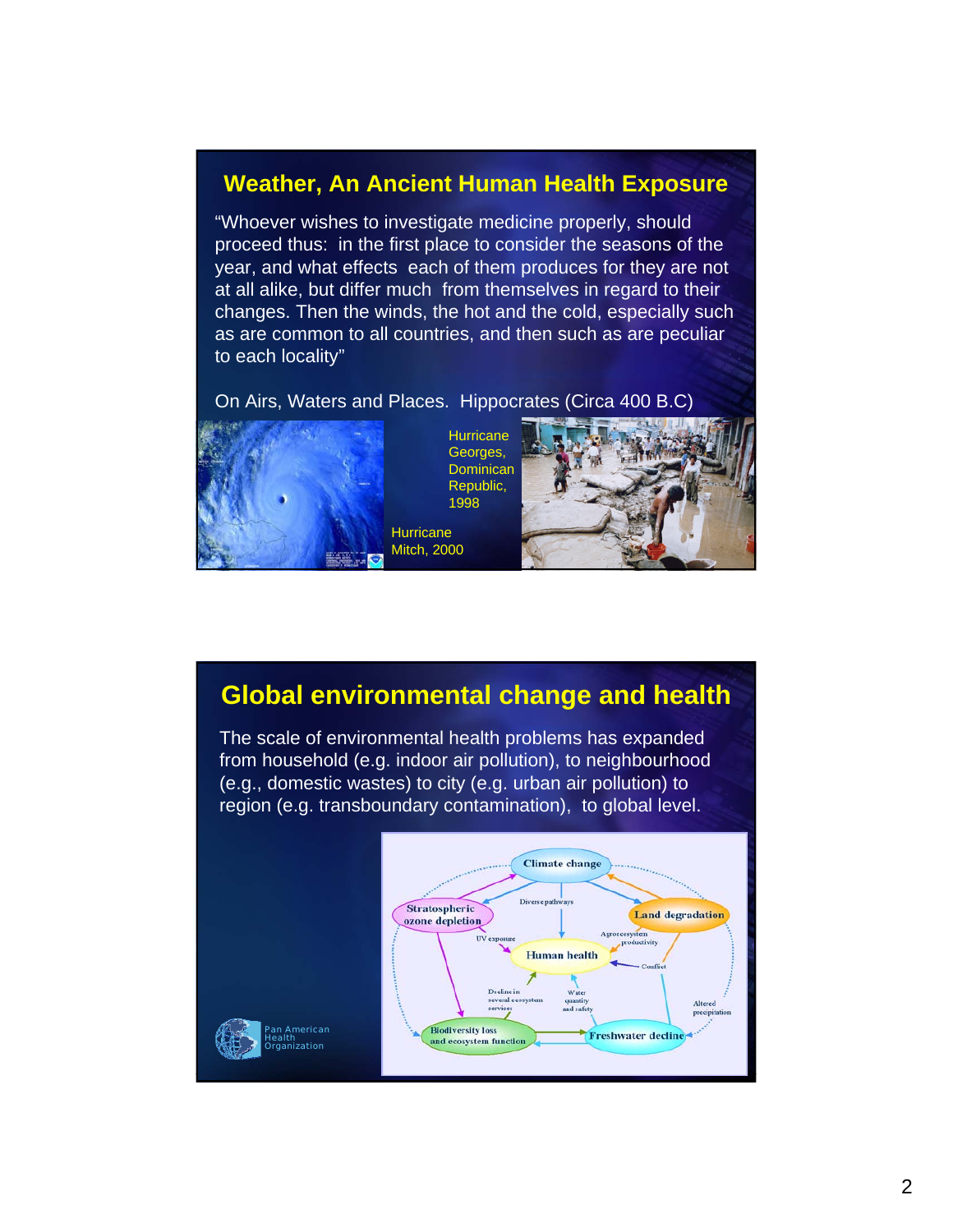# **Achieving Consensus On Climate Change Effects**



In its 3rd Assessment Report the IPCC concluded that "*Overall, climate change is projected to increase threats to human health, particularly in the lower income populations, predominantly within tropical/ subtropical countries*".

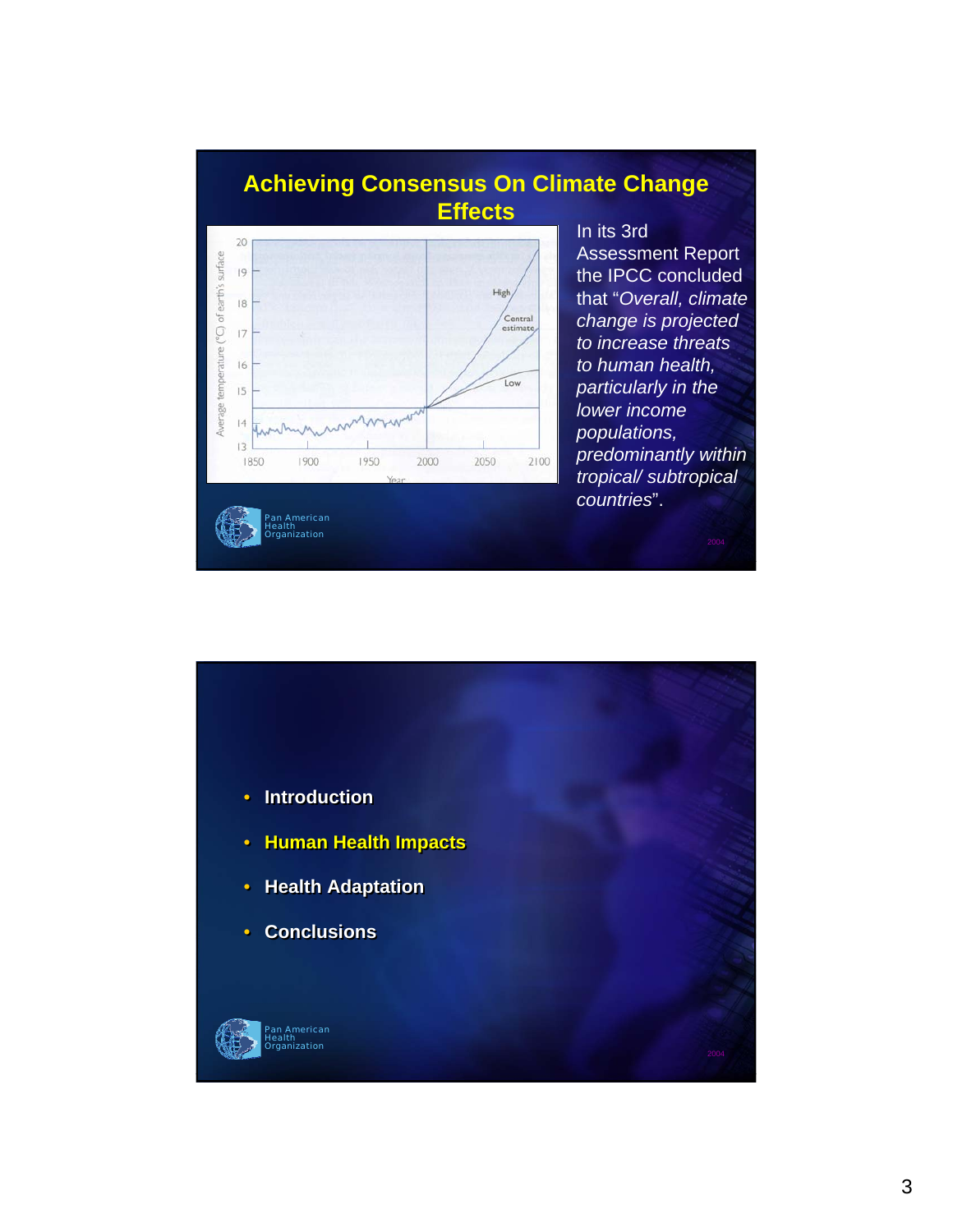#### **Potential Impacts on Human Health**

Most expected impacts will be adverse but some will be beneficial. Generally not novel processes expected but rather, changes in frequency or severity of various familiar health risks, for example:

- floods, storms, cyclones and fires
- heat waves and air pollution (stagnant weather conditions)
- change in the range and seasonality of infectious diseases
- change in agricultural productivity
- the health consequences of altered freshwater supplies
- the consequences of population displacement

Pan American Health Organization

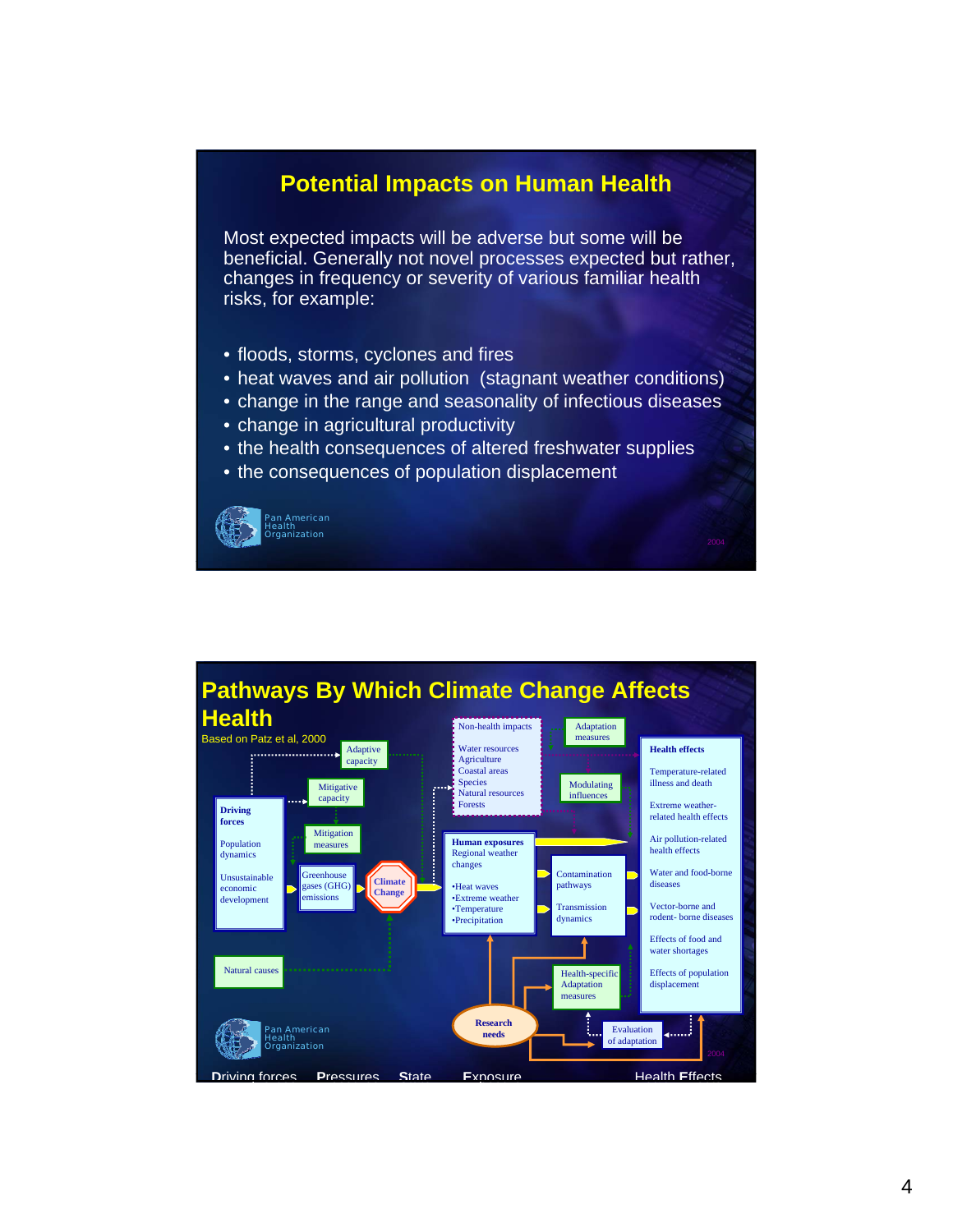#### **Does Climate Have An Impact On Health?**

#### **Infectious diseases:**

Changes in infectious disease transmission patterns are a likely major consequence of climate change. The prediction of future impacts remains a challenge because of the highly complex causal relationships.



#### **Does Climate** *Change* **Have A** *Large* **Impact On Health?**

Burden of disease by region: Climate change and urban air pollution. Disability Adjusted Life Year per million. World Health report 2002.

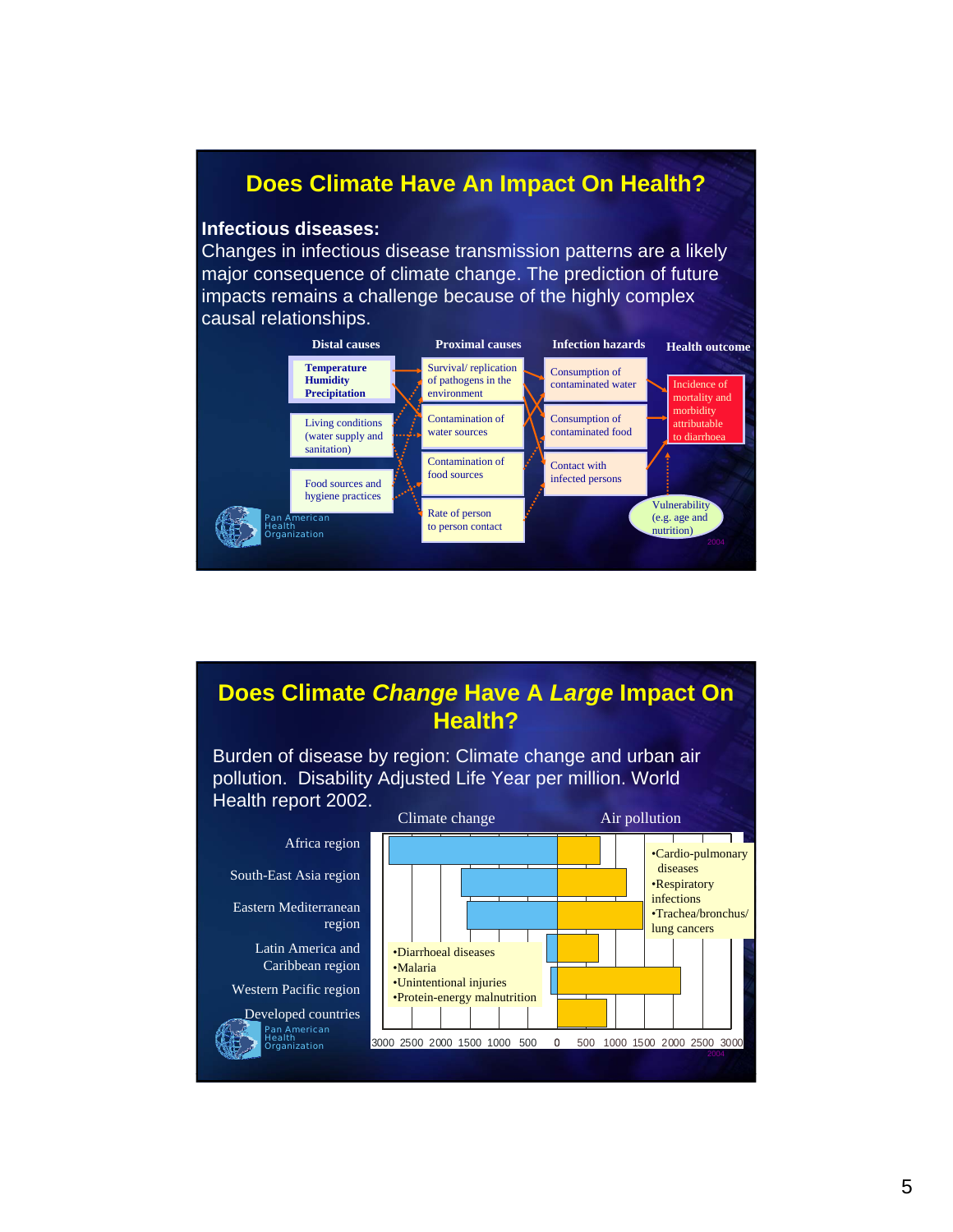

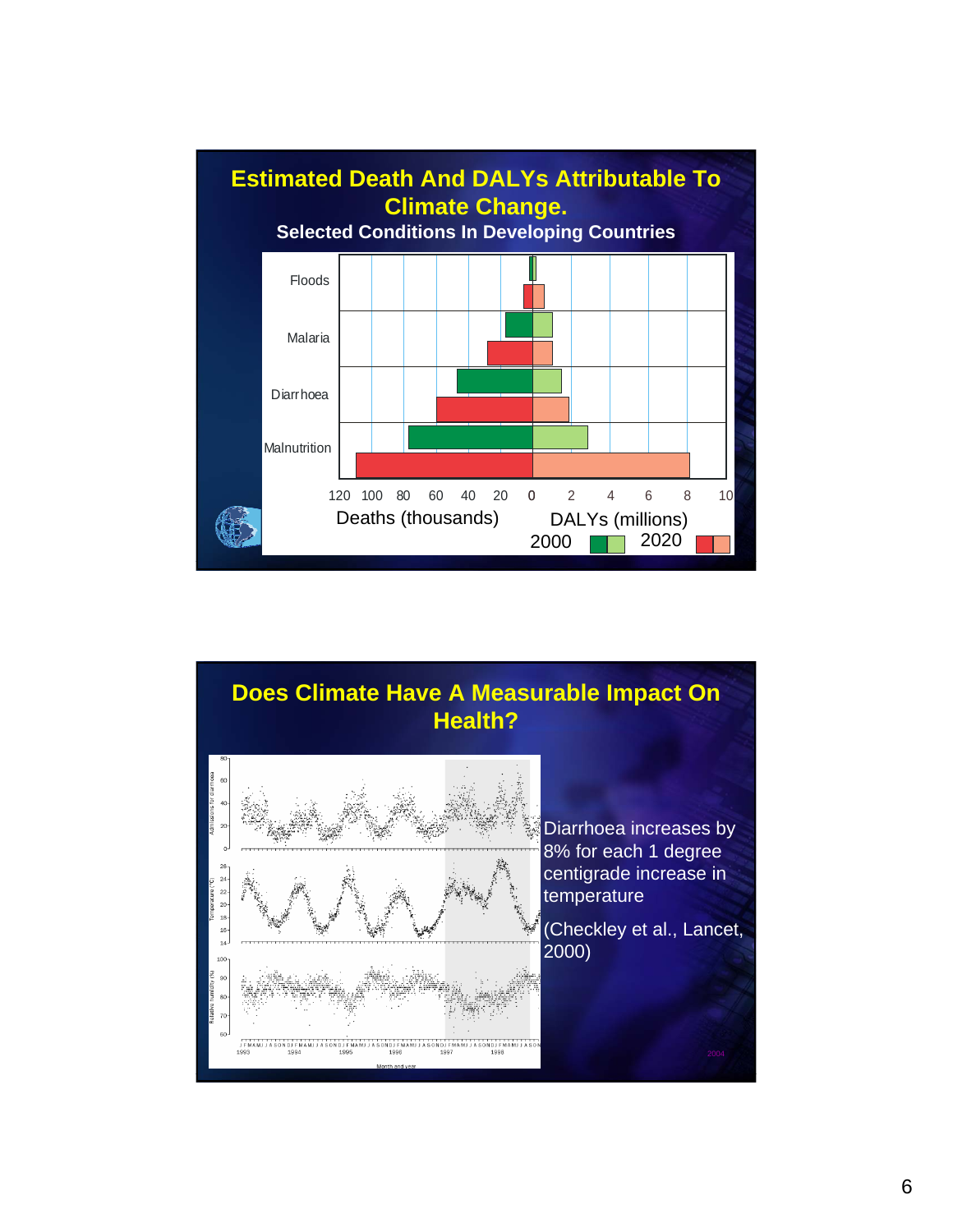

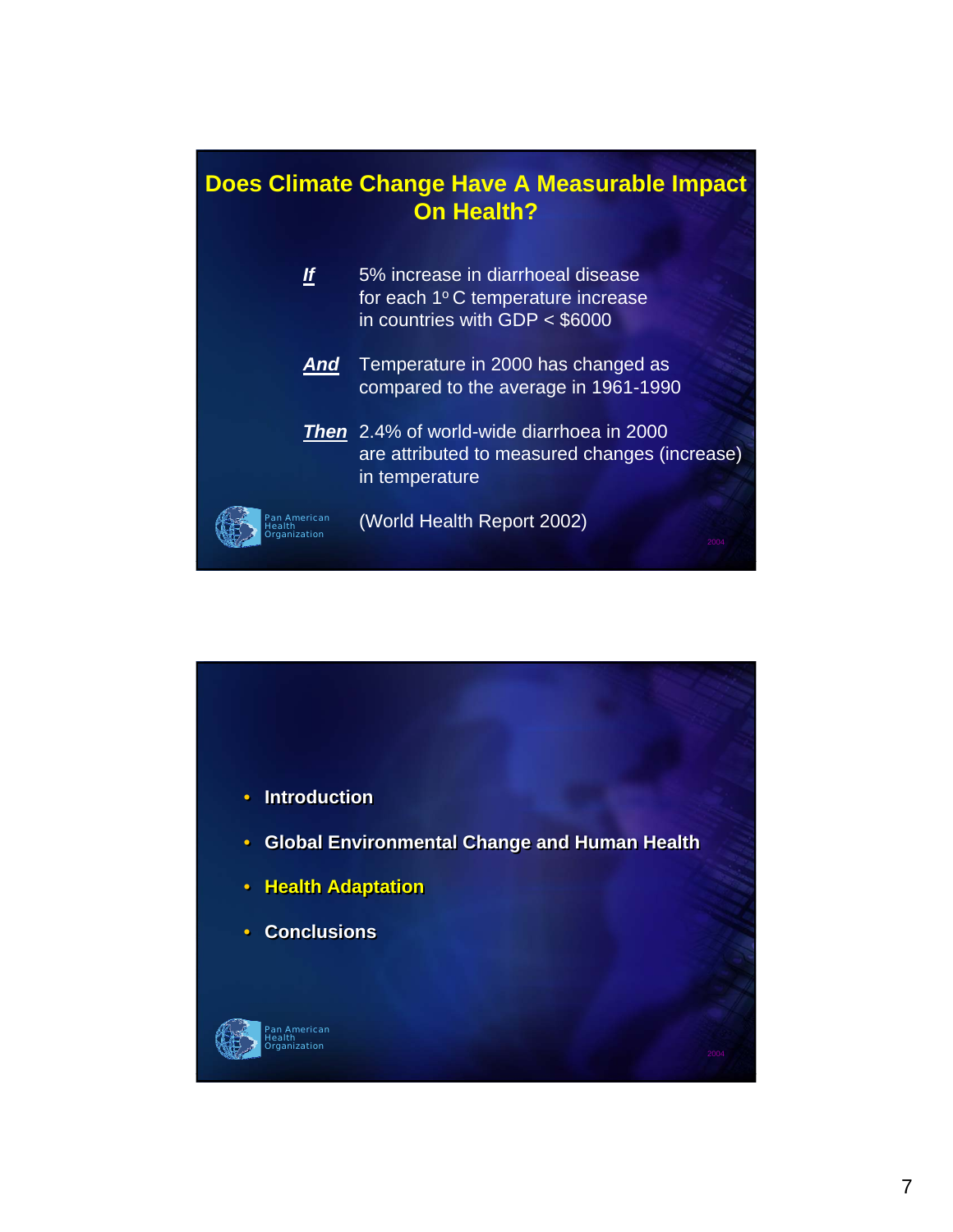#### **Principles For Health Sector Adaptation**

Should be 'demand-driven' by health sector practitioners

- Interventions need to address today's problems as well
- Climate change is an additional argument for public health
- Climate change will eventually make their job harder



#### **Developing Responses In The Health Sector**

Assessments of vulnerability and adaptation options

- Cost-effective (no-regrets) public health interventions
- Implementation of preventative actions and adaptation strategies
- Communication and public awareness

*"All scientific work is incomplete - whether it be observational or experimental. All scientific work is liable to be upset or modified by advancing knowledge. This does not confer upon us a freedom to ignore the knowledge that we already have, or to postpone the action that appears to demand at a given time"*



2004 *Proceedings of the Royal Society of Medicine* 58: 295-300 (1965).Hill, A.B. The environment and disease: association or causation?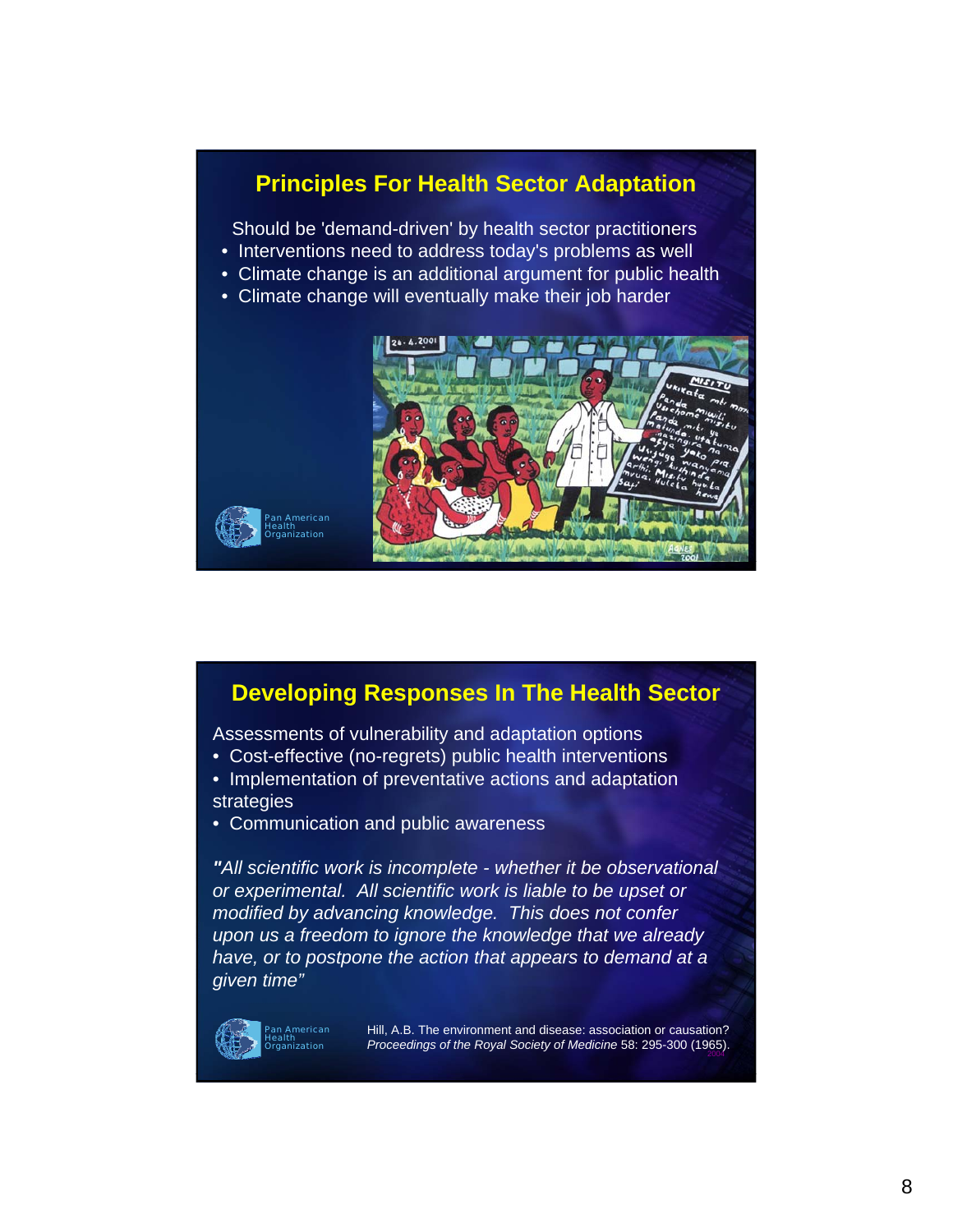# **Guidance On Vulnerability And Adaptation To Climate Change In The Health Sector**



#### **Adaptation Options**

#### **Some new measures will be necessary**:

- Heatwave warning systems
- More flexible surveillance and response measures

#### **Most will be 'win-win' deals: Climate change strengthens case for**:

- Better access to clean water and sanitation
- Better infectious disease control
- Greater and more equitable wealth in developing countries

#### **Adaptation is no substitute for mitigation:**

- We can't adapt to everything
- Delay on mitigation increases costs and difficulty of adaptation



Pan American Health n<br><sub>l</sub>ization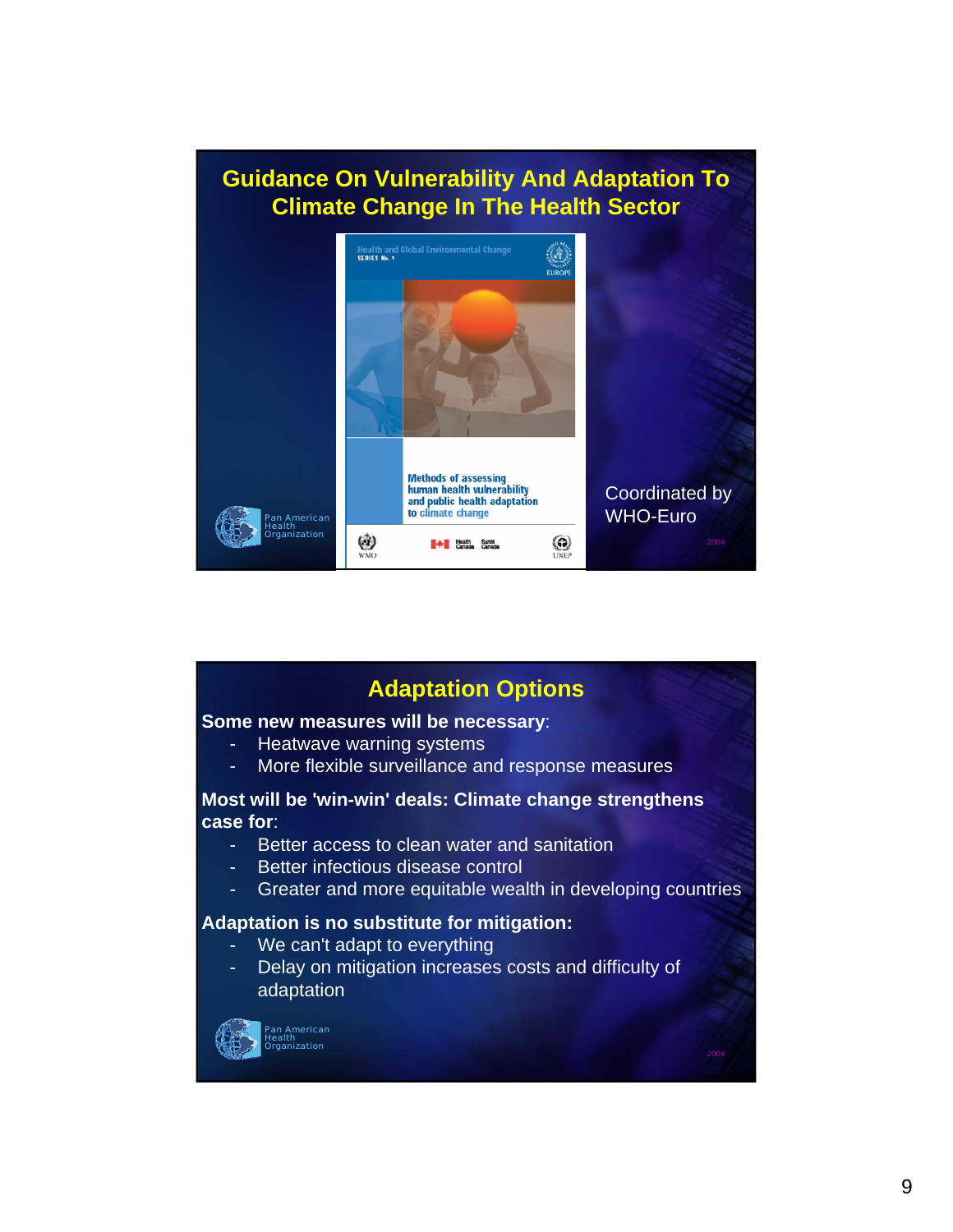# merican Health Organization **Vulnerabilities of the Americas** – Increase in frequency and severity of hurricanes – Increase in frequency and severity of hurricanes and tropical storms and tropical storms – Increases in infectious diseases – Increases in infectious diseases – Expanded area of vector borne diseases – Expanded area of vector borne diseases – Sea-level rise – Sea-level rise – Decrease in fresh water supply – Decrease in fresh water supply – Decrease in nutrition – Decrease in nutrition



• Cost-effective (no-regrets) public health interventions • Cost-effective (no-regrets) public health interventions

- These must encompass interventions for today's These must encompass interventions for today's problems as well as the perceived changes. These problems as well as the perceived changes. These must focus on national priorities. must focus on national priorities.
- Implementation of preventative actions and adaptation Implementation of preventative actions and adaptation strategies strategies
	- We must mitigate as well as implement adaptation We must mitigate as well as implement adaptation measures. measures.
- Communication and public awareness Communication and public awareness
	- This is key to the success of the above. This is key to the success of the above.



#### Pan American Health Organization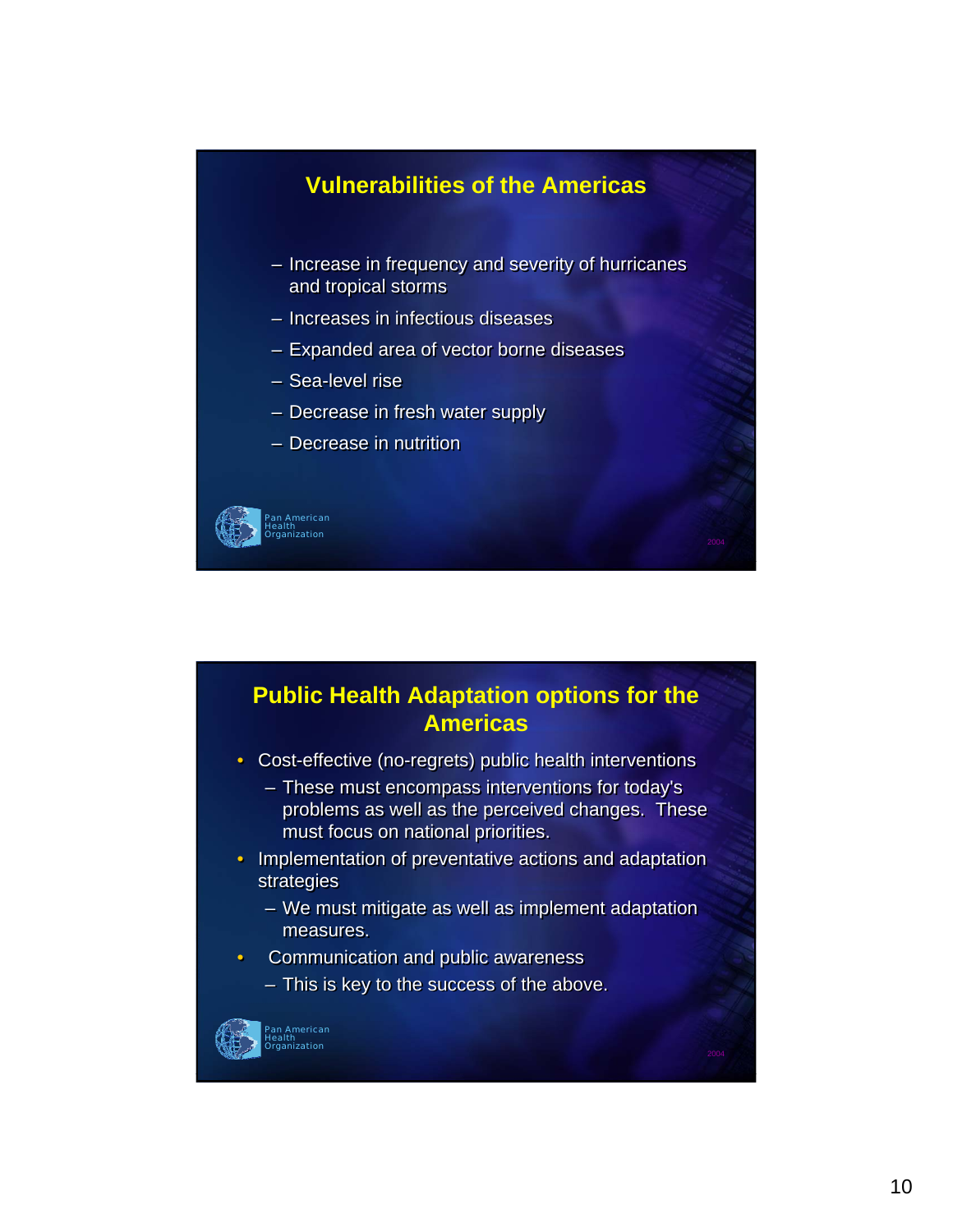#### **Recommended Actions for the Americas**

- Map national vulnerabilities Map national vulnerabilities
- Cut greenhouse gas emissions Cut greenhouse gas emissions
- Support community-based coping strategies and Support community-based coping strategies and disaster risk reduction disaster risk reduction
- Support small-scale agriculture Support small-scale agriculture
- Conserve biodiversity and stop deforestation and Conserve biodiversity and stop deforestation and illegal logging illegal logging
- Develop and implement clean and efficient energy Develop and implement clean and efficient energy
- Sustainable urban development Sustainable urban development



from the working group on climate change and development Up in Smoke? Latin America and the Caribbean. 3rd report

Pan American Health Organization • **Introduction** • **Introduction** • **Global Environmental Change and Human Health** • **Global Environmental Change and Human Health** • **Health Adaptation** • **Health Adaptation** • **Conclusions** • **Conclusions**